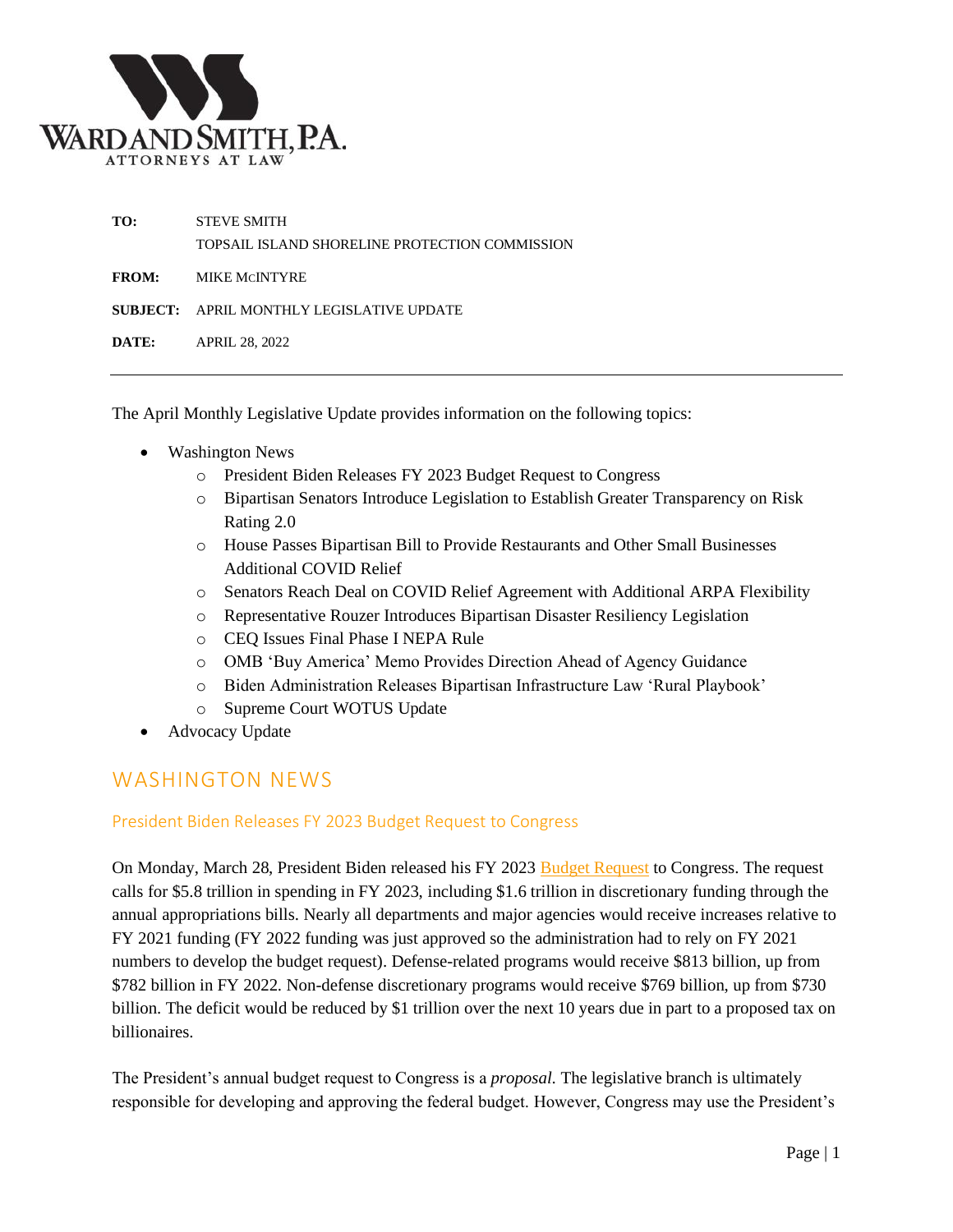budget request as a baseline to understand the needs of each agency and the policy goals of the administration. Accordingly, Congress will hold hearings over the coming weeks and months to review the proposed funding levels and policy changes in the request as it develops the actual federal budget for FY 2023.

Notably, one agency that did not receive a proposed increase in funding is the U.S. Army Corps of Engineers. The request [proposed](https://usace.contentdm.oclc.org/utils/getfile/collection/p16021coll6/id/2252) a 15.3 percent decrease in funding for the Corps, down to \$6.6 billion. It is not atypical for the annual budget request to propose a decrease in funding for the Corps. Congress typically provides the Corps more funding in the final budget than is proposed in the annual budget request from the administration.

## Bipartisan Senators Introduce Legislation to Establish Greater Transparency on Risk Rating 2.0

On March 14, Senators Bill Cassidy, M.D. (R-LA) and Kirsten Gillibrand (D-NY) [introduced](https://www.cassidy.senate.gov/newsroom/press-releases/cassidy-gillibrand-introduce-bipartisan-flood-insurance-pricing-transparency-act) S. 3829, the *Flood Insurance Pricing Transparency Act*. The bill requires FEMA to publish the formulas used to calculate mitigation credits for policyholders under Risk Rating 2.0. It also requires FEMA to release a toolkit that could be used to estimate the cost of insurance for new construction, without compromising proprietary information. Senator John Kennedy (R-LA) is a cosponsor of the legislation.

In their [joint press release,](https://www.cassidy.senate.gov/newsroom/press-releases/cassidy-gillibrand-introduce-bipartisan-flood-insurance-pricing-transparency-act) the Senators said they introduced the bill because "FEMA is continuing its plans to allow Risk Rating 2.0 to go into full effect on April 1, 2022, despite the widespread uncertainty as to how it will impact homeowners." Last month, FEMA publicly acknowledged the existence of an internal study finding that the implementation of Risk Rating 2.0 to the NFIP could cause 20 percent of policyholders to drop out of the program due to skyrocketing premiums.

# House Passes Bipartisan Bill to Provide Restaurants and Other Small Businesses Additional COVID Relief

On April 7, the House of Representatives [passed](https://smallbusiness.house.gov/news/documentsingle.aspx?DocumentID=4242) H.R. 3807, the *Relief for Restaurants and Other Hard Hit Small Business Act of 2022*. This bipartisan bill would deliver \$55 billion in relief to small businesses through the Restaurant Revitalization Fund and establish a new program for hard-hit industries.

Congress created the \$28.6 billion Restaurant Revitalization Fund under the *American Rescue Plan Act* (ARPA). The program supplied over 100,000 small bars and restaurants with grants to help them pay key expenses and stay afloat. The program was met with overwhelming demand, and 177,000 eligible restaurants that applied for grants did not receive them due to lack of funding. The *Relief for Restaurants and Other Hard Hit Small Businesses Act* will provide \$42 billion to replenish the Fund to help fund those applicants that did not receive an award.

The bill would also:

• Provide \$13 billion to establish the Hard Hit Industries Award Program, which will assist small businesses with 200 or fewer employees that have experienced 40 percent or more in lost revenue.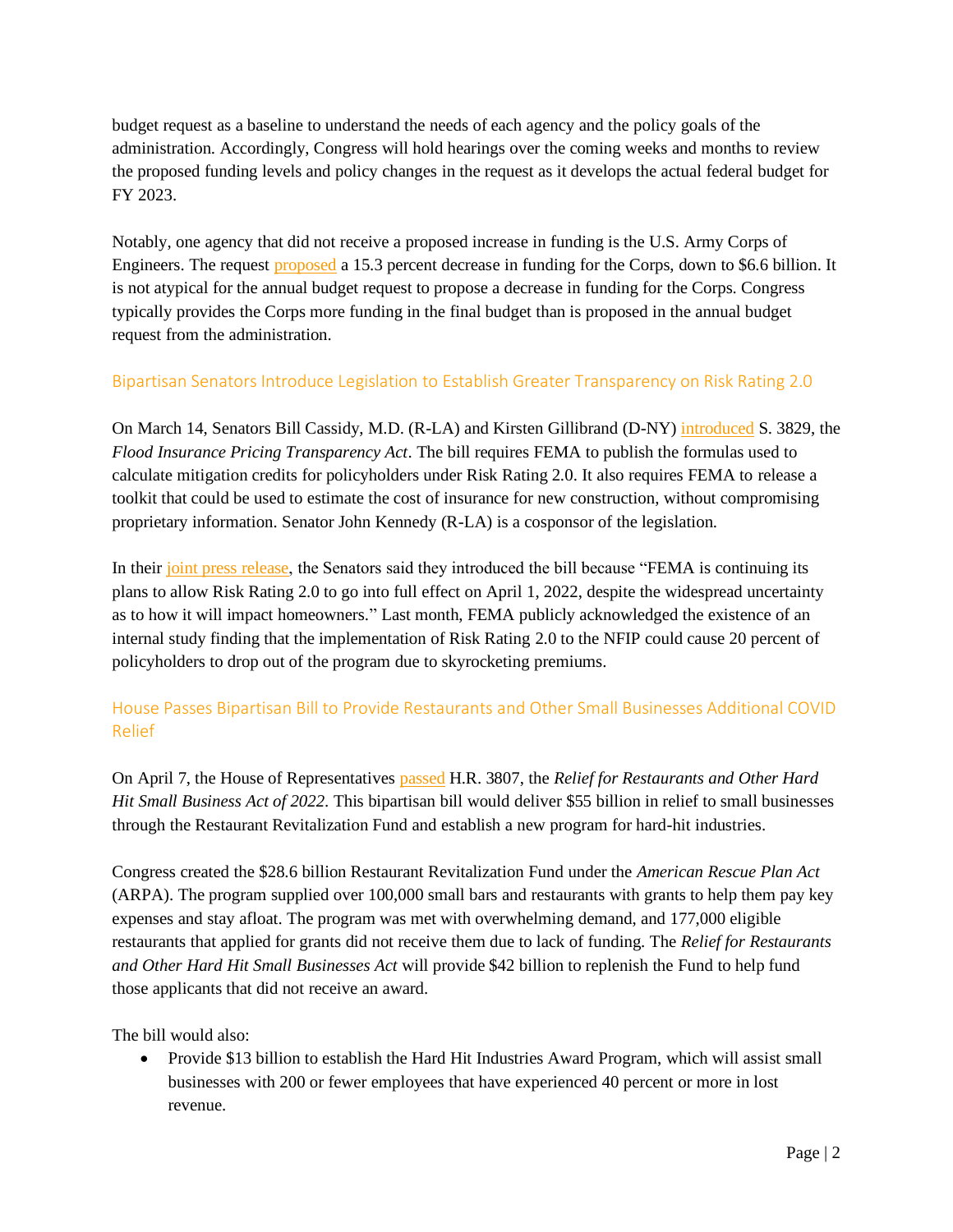- Update the Shuttered Venue Operators Grant Program to provide entertainment venues with more time and flexibility to use federal relief funds.
- Offset program funding by utilizing recovered money from fraud cases in pandemic relief programs.
- Deliver \$30 million total to the SBA Inspector General, DOJ's COVID-19 Fraud Enforcement Task Force, and the Pandemic Response Accountability Committee, to further investigate and recover fraudulent funds.

## Senators Reach Deal on COVID Relief Agreement with Additional ARPA Flexibility

On April 4, Senate Majority Leader Chuck Schumer (D-NY) and Senator Mitt Romney (R-UT) [announced](https://r20.rs6.net/tn.jsp?f=001U6CHKcYOPtwM4B-QrPhbAS4a1UMBND0icvpwb1DWWly-OmnJbLCqaMwLL1Guz-2Fhrc7wE7UAxlIrRp518RK795o260H1zT71ApKoBh5PX2hjsbiOzfDGsH_vz8C3qjAJQf4USXRPD5aKepy8XbGdEKsUeM6i4UZ6WrCXb4A0SKAAIoDXjIeXapCSa0vfQRQDAQc1VyAUBH3xKk3Opb8kJx57rU2mXe7a5OkRhQBv_L9Ua6XsnFa8ABvKCDDzrXA4KqMbVSQxJHQkZntQrjj4W4kxHV2Ntbm&c=nFNlfvUiJyiH7LW7MIX3yHvnPgaX60MsWRDHHQfgpKBCJKKN56IiSg==&ch=DHBCQt1XPA-MyausGsZNtoKKZMUbWinZUCNYXmUHgC7pQkVmb_BuUQ==) that they had reached a bipartisan agreement on a \$10 billion emergency supplemental funding package for President Biden's domestic COVID-19 response. Full text of the legislation is available [here](https://r20.rs6.net/tn.jsp?f=001U6CHKcYOPtwM4B-QrPhbAS4a1UMBND0icvpwb1DWWly-OmnJbLCqaMwLL1Guz-2FqiGUvQwqG4qPRS7Ffd6VSPNbPRTXcz2ilBRSqvK_8eTRkaaH6F4529F4ZUwTEaWhKqZUwQDYBkOSFD0IEEH_ewPP-fws9n-VGzeluOZOF0vys_nk1LZVtdtfREexi0H01TlLCS7hqgV6iQj69N3emQ==&c=nFNlfvUiJyiH7LW7MIX3yHvnPgaX60MsWRDHHQfgpKBCJKKN56IiSg==&ch=DHBCQt1XPA-MyausGsZNtoKKZMUbWinZUCNYXmUHgC7pQkVmb_BuUQ==) and a summary of the agreement is available [here.](https://r20.rs6.net/tn.jsp?f=001U6CHKcYOPtwM4B-QrPhbAS4a1UMBND0icvpwb1DWWly-OmnJbLCqaMwLL1Guz-2FqdSOFD_nWsppykBXOlxZgr4K6IuMjCnnSX8RHfx3L45pE6VukAO-UgQsyYOskfnf6ZQ9y0SPW3orWIfpDSnquheGiBR6J1_30x-30zHO4NT3cM6M7JnvqgAFt6VWog7Gb-wHglqA5dXGFMZEh5unkUZgf5nstrrwadJQgfCrNwXS6vj5abZO7-vSImeO3PW-9XGyQbf2zNQ=&c=nFNlfvUiJyiH7LW7MIX3yHvnPgaX60MsWRDHHQfgpKBCJKKN56IiSg==&ch=DHBCQt1XPA-MyausGsZNtoKKZMUbWinZUCNYXmUHgC7pQkVmb_BuUQ==)

The legislation includes the text of the Senate-passed *State, Local, Tribal, and Territorial Fiscal Recovery, Infrastructure, and Disaster Relief Flexibility Act* (S. 3011), which provides additional flexibility for local, county, and state governments to use their ARPA Coronavirus State and Local Fiscal Recovery Funds for infrastructure and disaster relief and to help smaller governments comply with program requirements. Specifically, local, county, and state governments would be allowed to spend the greater of \$10 million or 30 percent of their total ARPA allocation on 27 infrastructure-related activities authorized under federal surface transportation laws or Title I of the Housing and Community Development Act of 1974, with funds allowed to be obligated until September 30, 2026:

- 1. **INFRA grants** under 23 U.S.C. §117
- 2. **National Highway Performance Program grants** under 23 U.S.C. §119
- 3. The new discretionary **Bridge Investment Program grants** under 23 U.S.C. §124
- 4. **Surface Transportation Block Grant Program grants** under 23 U.S.C. §133
- 5. **Metropolitan Planning grants** under 23 U.S.C. §134
- 6. **Highway Safety Improvement Program grants** under 23 U.S.C. §148
- 7. **Congestion Mitigation and Air Quality Program grants** under 23 U.S.C. §149
- 8. The new discretionary **Charging and Fueling Infrastructure Grants** under 23 U.S.C. §151
- 9. **Territorial and Puerto Rico Highway Program grants** under 23 U.S.C. §165
- 10. **National Highway Freight Program grants** under 23 U.S.C. §167
- 11. The new **Rural Surface Transportation grant program** under 23 U.S.C. §173
- 12. The new **Carbon Reduction Program grants** under 23 U.S.C. §175
- 13. The new **PROTECT grant program** under 23 U.S.C. §176
- 14. **Tribal Transportation grants** under 23 U.S.C. §202
- 15. **Federal Lands Transportation Program grants** under 23 U.S.C. §203
- 16. **Federal Lands Access Program grants** under 23 U.S.C. §204
- 17. **RAISE grants**
- 18. **TIFIA credit assistance** under chapter 6 of title 23 U.S.C.
- 19. **Appalachian Development Highway System grants** under 40 U.S.C. §14501
- 20. **Urbanized area formula grants** under 49 U.S.C. §5307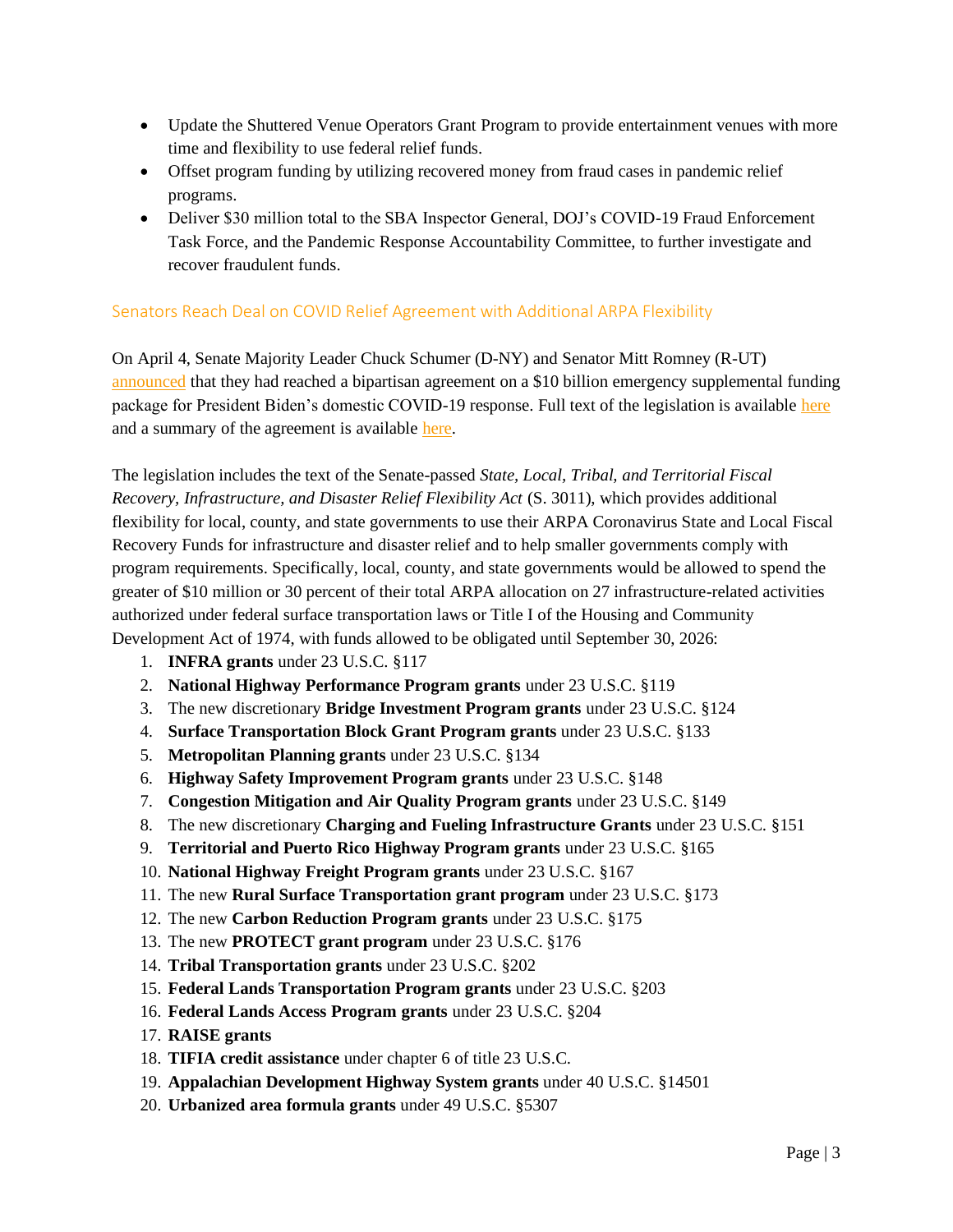- 21. **Capital Investment Grants** under 49 U.S.C. §5309
- 22. **Rural area formula grants** under 49 U.S.C. §5311
- 23. **State of good repair grants** under 49 U.S.C. §5337
- 24. **Bus and bus facility grants** under 49 U.S.C. §5339
- 25. The new **National Culvert Removal, Replacement, and Restoration grants** under 49 U.S.C. §6703
- 26. **HUD Community Development Fund Grants**
- 27. Grants under the **new formula bridge program**

For INFRA grants, FTA Capital Investment Grants, and RAISE grants, the legislation allows special districts, localities, counties, and states to use their ARPA Fiscal Recovery Funds to "satisfy a non-Federal share requirement applicable to such project," and for TIFIA projects, the COVID money could either be used to satisfy the non-Federal share or else to repay the loan itself.

Congress may vote on the \$10 billion COVID relief package in the coming weeks. However, an immigration issue causing political turmoil will likely delay Congressional action on the package for several weeks.

## Representative Rouzer Introduces Bipartisan Disaster Resiliency Legislation

On March 24, Representative Rouzer and Representative Jason Crow (D-CO) [announced](https://rouzer.house.gov/press-releases?ID=E06A02E9-84C6-477A-B3BC-23199C59DCC5) introduction of H.R. 7178, the *Championing Local Efforts to Advance Resilience* (CLEAR) Act. The CLEAR Act authorizes a new grant program that allows states and tribes to create and maintain resilience offices and implement plans to address other risks and vulnerabilities. The CLEAR Act authorizes \$200 million each year for six years to make 2-year grants to states and Tribes for the purposes of maintaining and operating resilience offices.

In order to be eligible, the state or Tribe must develop a resiliency framework, to be updated every five years, to identify the current and projected risks and vulnerabilities in the following areas: environment, natural hazards, economy, infrastructure, housing, and health and social services.

Grant funding can be used for:

- Establishing or maintaining a resiliency office
- Implementing resilience programming
- Developing resilience planning and analytic tools
- Providing technical assistance to local governments or state and Tribal agencies. Funds can also be sub-granted to local governments.

# CEQ Issues Final Phase I NEPA Rule

The White House Council on Environmental Quality (CEQ) has issued its final Phase 1 National Environmental Policy Act (NEPA) rule, restoring a series of review mandates that the Trump administration eliminated in its rewrite of the rule. The rewrite, according to CEQ Chair Brenda Mallory,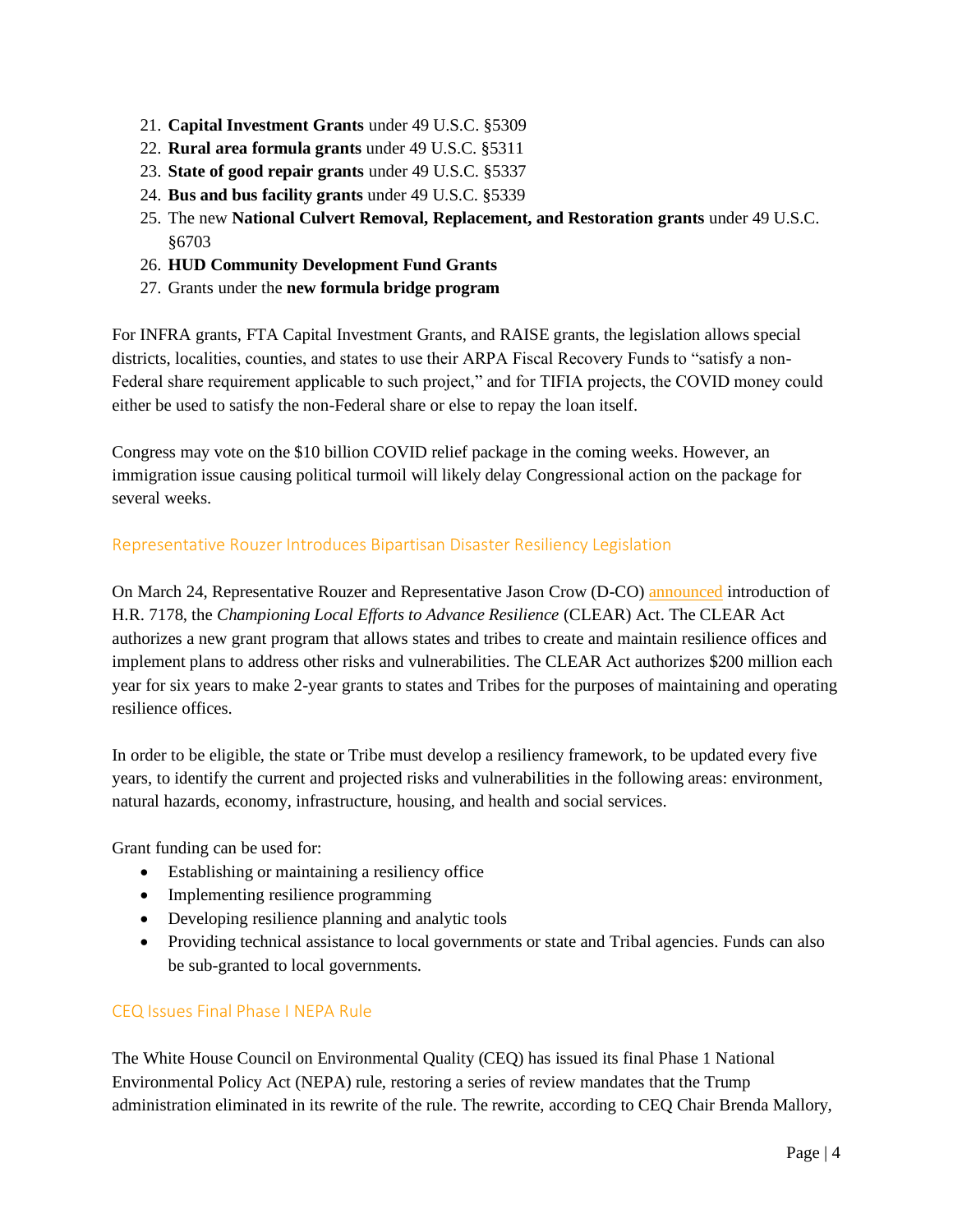will ensure that marginalized communities are consulted and that agencies will better consider climate and other risks that agencies were not required to consider under the Trump version of the rule.

The final rule is very similar to the draft rule CEQ proposed last year when officials sought to restore NEPA requirements that agencies again assess "direct," "indirect," and "cumulative" effects, requirements the Trump administration had stripped from previous regulations. The final rule also requires agencies to "work with communities to develop and analyze alternative approaches that could minimize environmental and public health costs," and reinstates a provision that CEQ's rules are a floor, rather than a ceiling, for federal agencies' review. In its announcement, CEQ also reiterated that it plans to adopt a series of broader reforms in an upcoming Phase 2 rule.

#### OMB 'Buy America' Memo Provides Direction Ahead of Agency Guidance

The White House Office of Management and Budget (OMB) has issued [guidance](https://www.whitehouse.gov/wp-content/uploads/2022/04/M-22-11.pdf) for EPA and other agencies on how to interpret the new "Buy America, Build America" requirements in the Bipartisan Infrastructure Law (BIL). Additional agency guidance is expected to provide clarity on infrastructure project proponents with inadequate domestic supplies of certain construction materials and other items. The "Buy America, Build America" provisions of the BIL become effective May 14, requiring the use of U.S.-made iron and steel, other construction materials, and manufactured items for projects funded by the infrastructure law, unless the project has obtained specific waivers.

The BIL's "Buy America, Build America" provisions cover three categories of items: iron and steel, manufactured products. and construction materials. Water utilities, among others, have expressed concerns to EPA about the "Buy America, Build America" provisions, noting that while they have experience complying with longstanding American iron and steel requirements to obtain EPA infrastructure funding, they are struggling to understand the broader provisions in the BIL governing construction materials and manufactured items.

## Biden Administration Releases Bipartisan Infrastructure Law 'Rural Playbook'

On April 11, the Biden administration [released](https://www.whitehouse.gov/briefing-room/statements-releases/2022/04/11/biden-administration-releases-rural-playbook-launches-building-a-better-america-rural-infrastructure-tour-to-highlight-impact-of-bipartisan-infrastructure-law-on-rural-america/) a Bipartisan Infrastructure Law ["Rural Playbook"](https://www.whitehouse.gov/wp-content/uploads/2022/04/BIL-Rural-Playbook-.pdf) to help local governments and other stakeholders better understand BIL programs that specifically benefit rural areas. The Rural Playbook builds on the release of the Bipartisan Infrastructure Law Guidebook and provides rural communities with information on the "what, when, where, and how to apply" for funding under the law. The Playbook also identifies over 100 programs funded under the law with federal costshare flexibilities and matching requirement waivers for rural areas.

#### Supreme Court WOTUS Update

On April 11, legal briefs were due to the Supreme Court in *Sackett v. EPA*, the closely watched high court case that could determine the definition of "waters of the United States" (WOTUS) under the Clean Water Act (CWA). Idaho landowners Chantell and Michael Sackett are asking the Supreme Court to reconsider a lower court's conclusion that their property contains a WOTUS subject to CWA permitting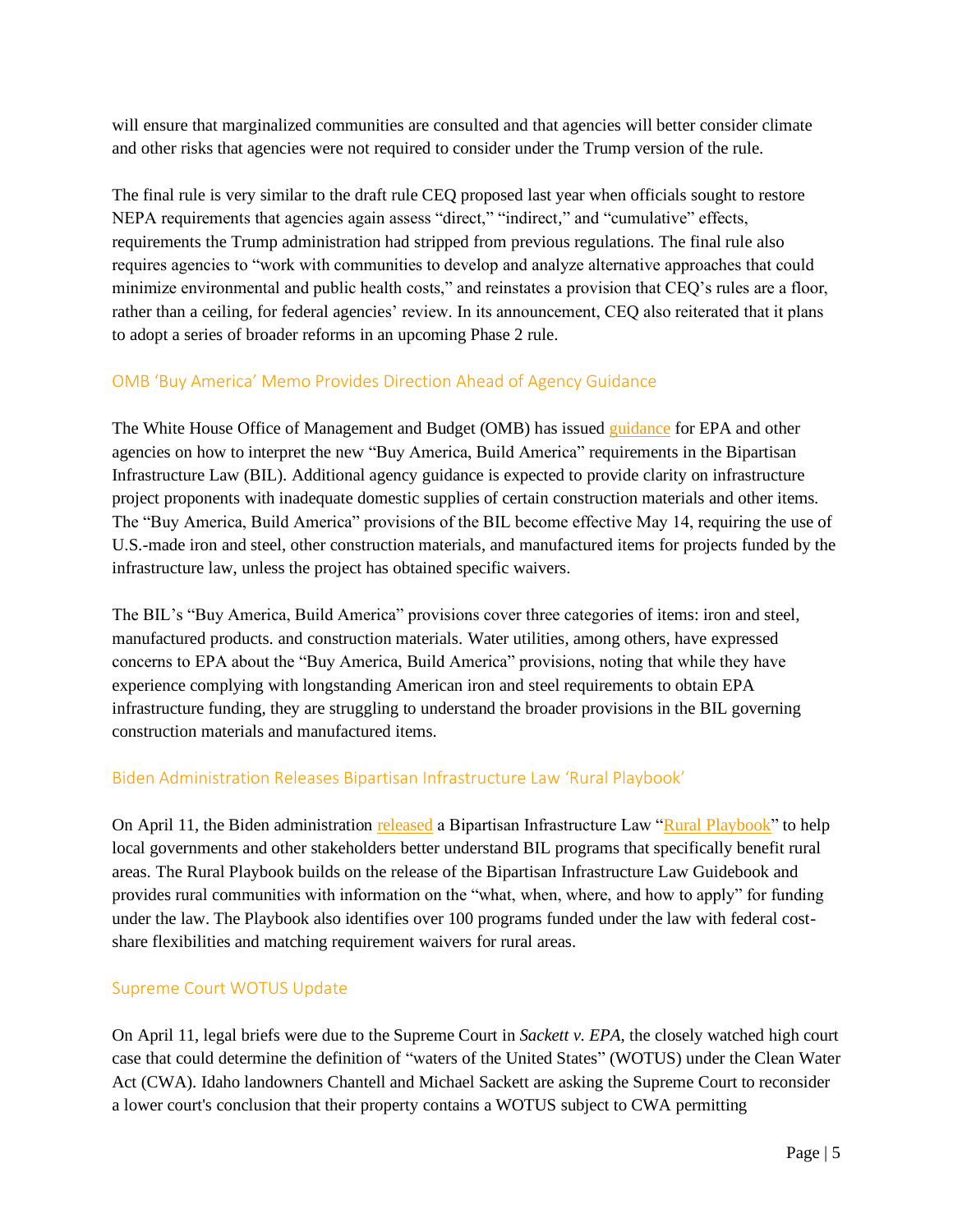requirements. In the case, the Supreme Court is set to determine whether the U.S. Court of Appeals for the 9th Circuit "set forth the proper test for determining whether wetlands are 'waters of the United States'" under the CWA. That court referenced Justice Kennedy's "significant nexus" test of jurisdictional waters as opposed to the late Justice Scalia's "relatively permanent continuous flow" test.

The Supreme Court is expected to hear arguments in *Sackett* this fall.

More than two dozen states recently filed an amicus brief in *Sackett*. In essence, the states' brief argues that the 9th Circuit got it wrong when it sided with EPA in determining that the couple's property near Priest Lake in northern Idaho contains water that is federally protected. Their brief states, "Federalism would become an afterthought, too, even though Congress wrote the [Clean Water Act] to 'recognize, preserve, and protect the primary responsibilities and rights of States' to mitigate pollution and 'develop and use' water resources.'" The amicus brief was led by West Virginia and included the states of Alabama, Arizona, Arkansas, Florida, Georgia, Idaho, Indiana, Kansas, Kentucky, Louisiana, Mississippi, Missouri, Montana, Nebraska, New Hampshire, North Dakota, Ohio, Oklahoma, South Carolina, South Dakota, Tennessee, Texas, Utah, Virginia and Wyoming.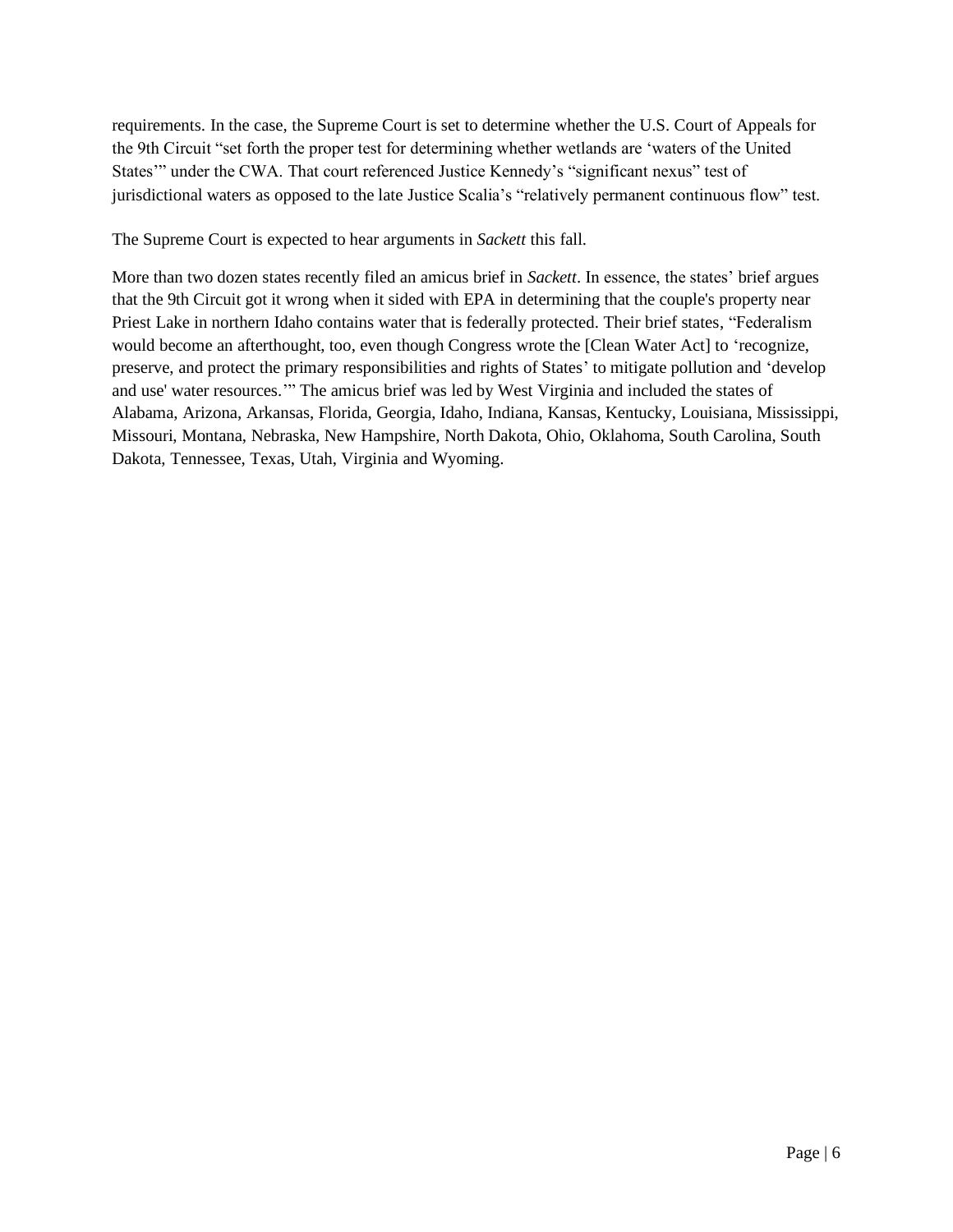# ADVOCACY UPDATE

## Virtual Washington Meetings in June

The time has come to once again begin scheduling meetings with TISPC's Congressional delegation in Washington. **We propose scheduling these meetings for Tuesday, June 7, with a backup date of Wednesday, June 8, in the event we cannot conduct certain meetings on June 7.** The purpose of these meetings is to discuss TISPC's federal priorities with the Congressional delegation.

We will begin to schedule these meetings as soon as TISPC confirms that the June 7 date is suitable.

At this time, we advise that these advocacy meetings be held virtually. There continue to be visitor restrictions on Capitol Hill because of the pandemic *and* reduced numbers of Capitol Police Officers available to staff the Capitol complex. This means that only smaller groups (approximately five people or less) are allowed on Capitol Hill and the process of getting to and from meetings is more time-consuming.

As we have done for previous meetings, we will develop meeting materials and talking points for the meetings. We will provide TISPC with ample time to review these documents and provide any feedback. We will also plan to schedule a preparatory phone conference in late May or early June for everyone participating in the Virtual Washington Meetings. **Please advise us as to the names of those who will be representing TISPC in these virtual meetings. We recommend that up to two persons from each Town be available.**

## North Topsail Beach CBRA Mapping Issue

We continue to monitor the status of the proposed technical corrections to Topsail Unit L06. Capitol Hill staff have contacted the House Natural Resources Committee to request an update on the Committee's efforts to draft a bill related to the proposed FWS technical corrections, which we anticipate will be part of a larger technical corrections package that includes map changes to at least six other CBRS units. We will provide an update to TISPC once the delegation receives an update on the status of the bill.

#### Sand Borrowing Issue

On April 21, the Congressional Research Service (CRS) published a report titled, ["Nonstructural](https://crsreports.congress.gov/product/pdf/LSB/LSB10729)  [Shoreline Stabilization Projects, or 'Beach Renourishment,' and the Coastal Barrier Resources Act](https://crsreports.congress.gov/product/pdf/LSB/LSB10729)  [\(CBRA\).](https://crsreports.congress.gov/product/pdf/LSB/LSB10729)" As you are aware, the CRS is tasked with providing the U.S. Congress with non-partisan advice on issues that may come before Congress. Most reports are written at the initiative of a CRS analyst, although some reports can be prompted by a request from a staffer or Member of Congress.

The CBRA report published on April 21 regarding beach renourishment is unique. Based on our research of over 40,000 CRS reports, the CRS has not published a report specific to beach renourishment before, and it is unclear at this time what or who prompted CRS to draft the report.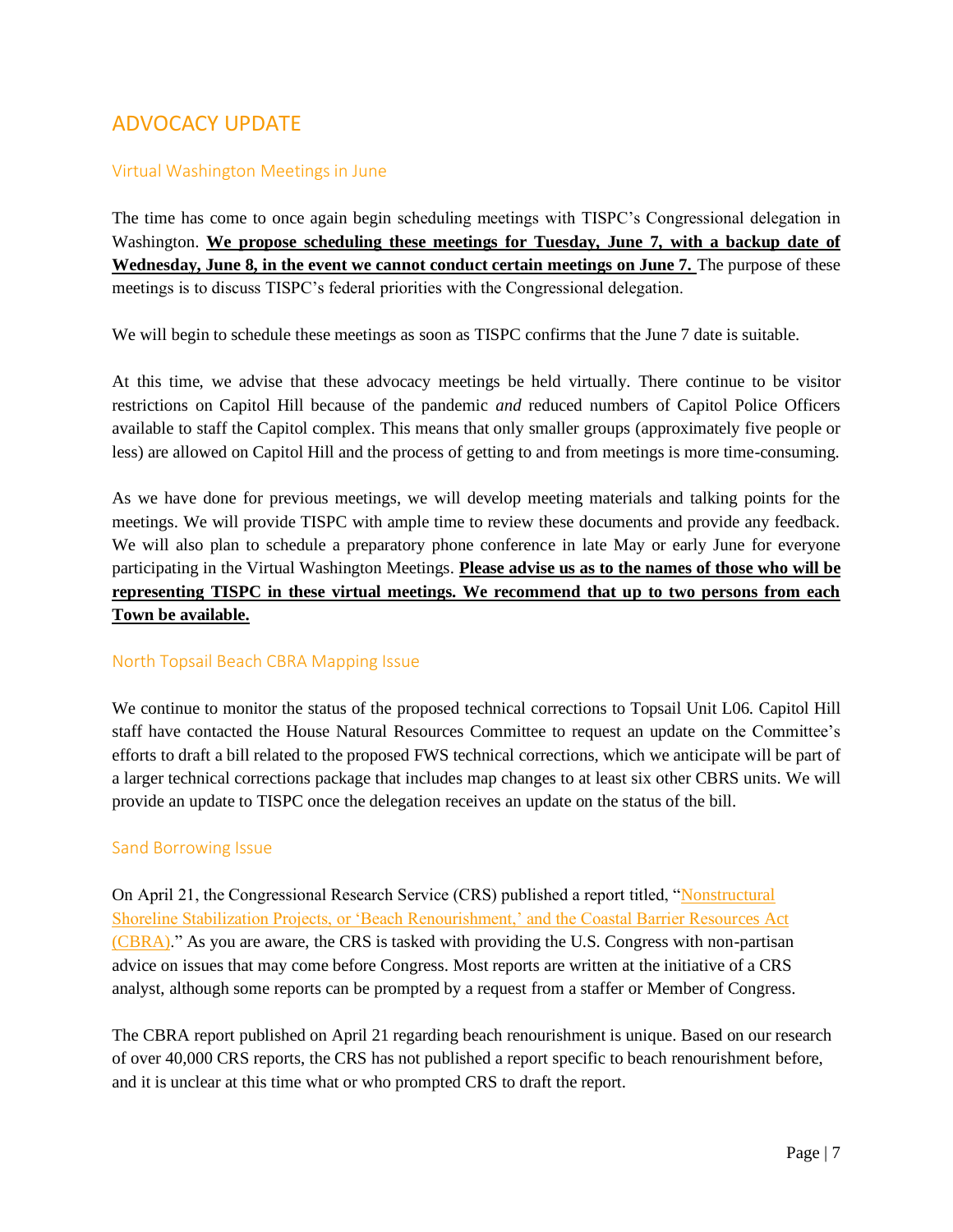The seven-page report gives brief overviews of coastal barrier islands, beach renourishment, the CBRA, and DOI's changing interpretations over the last few decades regarding sand borrowing. CRS also included at the end of the report a "Considerations for Congress" section, which is typical of CRS reports and includes possible legislative actions Congress could take to address the issue at hand. In this section, CRS suggests that DOI's changing interpretations of the CBRS and sand borrowing "may be of interest to Congress in a number of ways," including, but not limited, to the fact that the revised interpretation from 2021 may affect authorized Corps projects, particular those developed under the 2019 interpretation (including Wrightsville Beach and Carolina Beach). The report also acknowledges that "DOI's revised interpretation may also affect the appropriations required for any projects that were authorized based on USACE plans to use System sediment to renourish beaches outside the System. Such projects may require additional federal funding if USACE modifies the project to obtain the sediment from outside the System with federal funds at a higher cost than System sediment." The report points to WRDA 2022 as a potential avenue for Congress to "to modify project authorizations for projects that planned to use System sediment for non-System beach renourishment." We have previously reported to TISPC that efforts are already underway to use WRDA 2022 as a way to require the federal government to cover the excess cost of using sand from borrow sites that are not considered to be the least cost method of disposal (for certain projects).

The report concludes that "coastal areas are increasingly affected by the impacts of climate change, Congress may wish to consider whether the CBRA and DOI's interpretation of the statutory text reflect Congress's preferred policy with respect to the management of undeveloped coastal barriers. To the extent the interpretation is consistent or Congress wishes to leave these determinations to the agency's discretion, Congress may wish to leave the CBRA as is and adjust USACE project authorizations as needed to reflect DOI's interpretation. To the extent DOI's interpretation is not consistent with Congress's current priorities or Congress wishes to curtail DOI's discretion over how CBRA exceptions are interpreted, Congress may wish to consider amending the CBRA. Congress may also wish to consider whether other legislation may be required to achieve its goals with respect to coastal barrier resources and development."

A legislative solution to this issue has been elusive for many years, as you well know, so it is unlikely Congress will make any major legislative advancements outside the possible WRDA-related provisions discussed above and in previous Monthly Reports, but it is encouraging to have this report available exploring suggestions for Congress to consider.

#### Greater Island-Wide Coordination in Disaster Recovery

In May, we plan to follow up with Town Managers Rose, Breuer, and Derian to discuss FEMA disaster recovery coordination issues. We have been conducting additional research on the issues being experienced in disaster recovery efforts on the island, and we look forward to following up with the Town Managers in the coming month, as discussed during our initial phone conference on March 10.